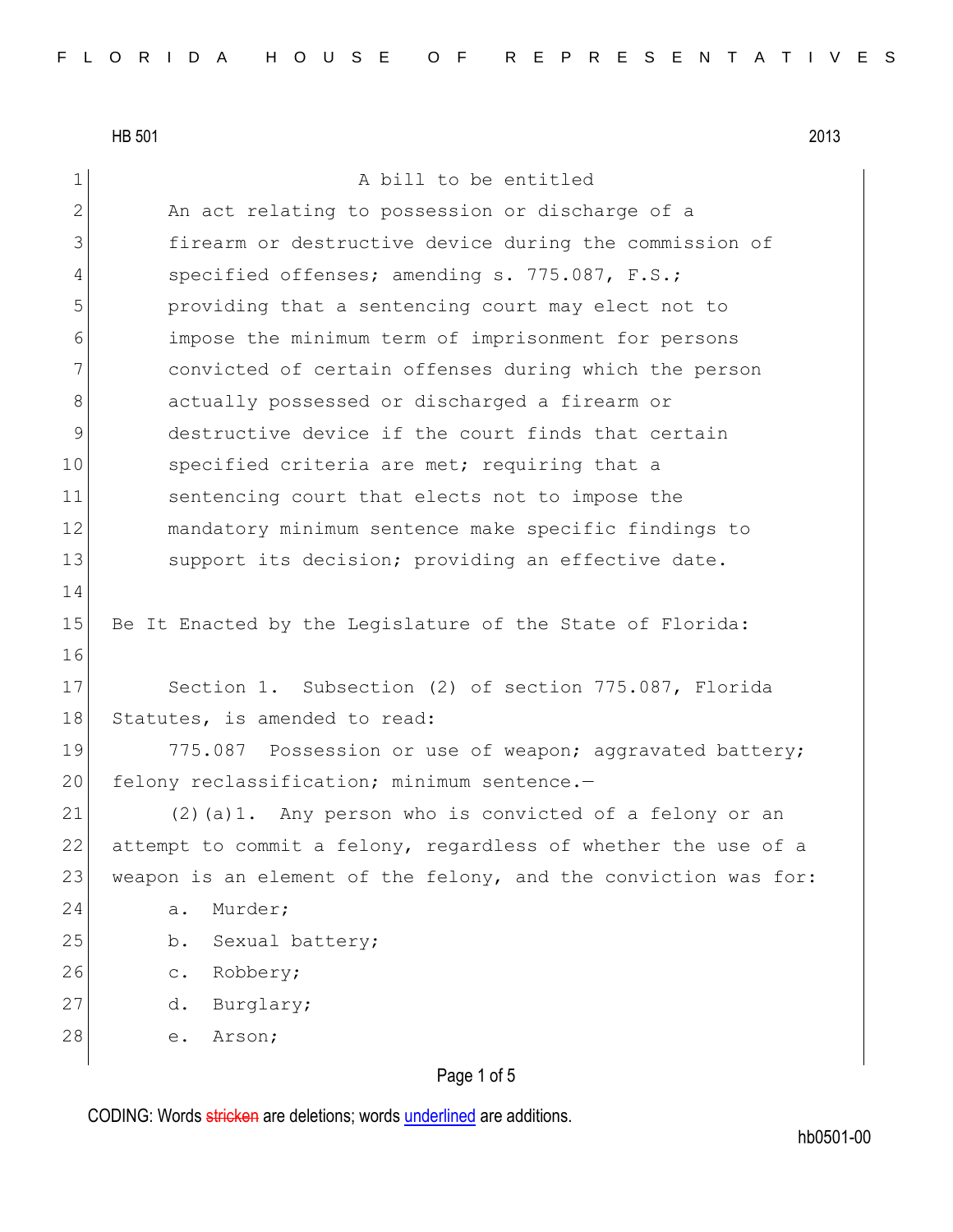HB 501 2013 29 f. Aggravated assault; 30 g. Aggravated battery; 31 h. Kidnapping; 32 i. Escape; 33 j. Aircraft piracy; 34 k. Aggravated child abuse; 35 1. Aggravated abuse of an elderly person or disabled 36 adult; 37 m. Unlawful throwing, placing, or discharging of a 38 destructive device or bomb: 39 n. Carjacking; 40 o. Home-invasion robbery; 41 p. Aggravated stalking; 42 q. Trafficking in cannabis, trafficking in cocaine, 43 capital importation of cocaine, trafficking in illegal drugs, 44 capital importation of illegal drugs, trafficking in 45 phencyclidine, capital importation of phencyclidine, trafficking 46 in methaqualone, capital importation of methaqualone, 47 trafficking in amphetamine, capital importation of amphetamine, 48 trafficking in flunitrazepam, trafficking in gamma-49 hydroxybutyric acid (GHB), trafficking in 1,4-Butanediol, 50 trafficking in Phenethylamines, or other violation of s. 51 893.135(1); or 52 r. Possession of a firearm by a felon 53 54 and during the commission of the offense, such person actually 55 possessed a "firearm" or "destructive device" as those terms are 56 defined in s. 790.001, shall be sentenced to a minimum term of

## Page 2 of 5

CODING: Words stricken are deletions; words underlined are additions.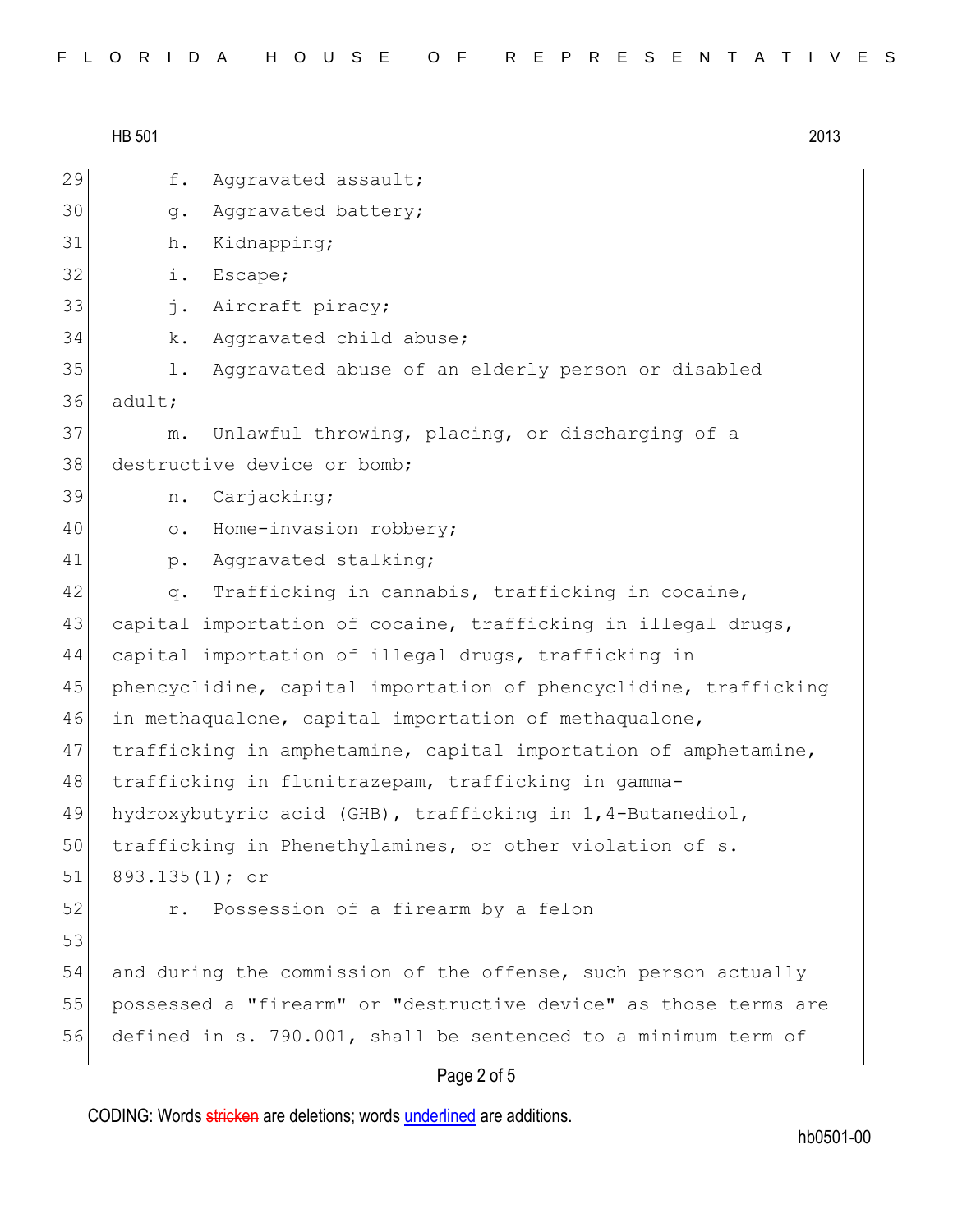57 imprisonment of 10 years, except that a person who is convicted 58 for aggravated assault, possession of a firearm by a felon, or 59 burglary of a conveyance shall be sentenced to a minimum term of 60 imprisonment of 3 years if such person possessed a "firearm" or 61 "destructive device" during the commission of the offense. 62 However, if an offender who is convicted of the offense of 63 possession of a firearm by a felon has a previous conviction of 64 committing or attempting to commit a felony listed in  $s$ . 65 775.084(1)(b)1. and actually possessed a firearm or destructive 66 device during the commission of the prior felony, the offender 67 shall be sentenced to a minimum term of imprisonment of 10 68 years.

69 2. Any person who is convicted of a felony or an attempt 70 to commit a felony listed in sub-subparagraphs  $(a) 1.a.-q.$ 71 regardless of whether the use of a weapon is an element of the 72 felony, and during the course of the commission of the felony 73 such person discharged a "firearm" or "destructive device" as 74 defined in s. 790.001 shall be sentenced to a minimum term of 75 imprisonment of 20 years.

76 3. Any person who is convicted of a felony or an attempt 77 to commit a felony listed in sub-subparagraphs  $(a) 1.a.-q.$ 78 regardless of whether the use of a weapon is an element of the 79 felony, and during the course of the commission of the felony 80 such person discharged a "firearm" or "destructive device" as 81 defined in s. 790.001 and, as the result of the discharge, death 82 or great bodily harm was inflicted upon any person, the 83 convicted person shall be sentenced to a minimum term of 84 imprisonment of not less than 25 years and not more than a term

## Page 3 of 5

CODING: Words stricken are deletions; words underlined are additions.

hb0501-00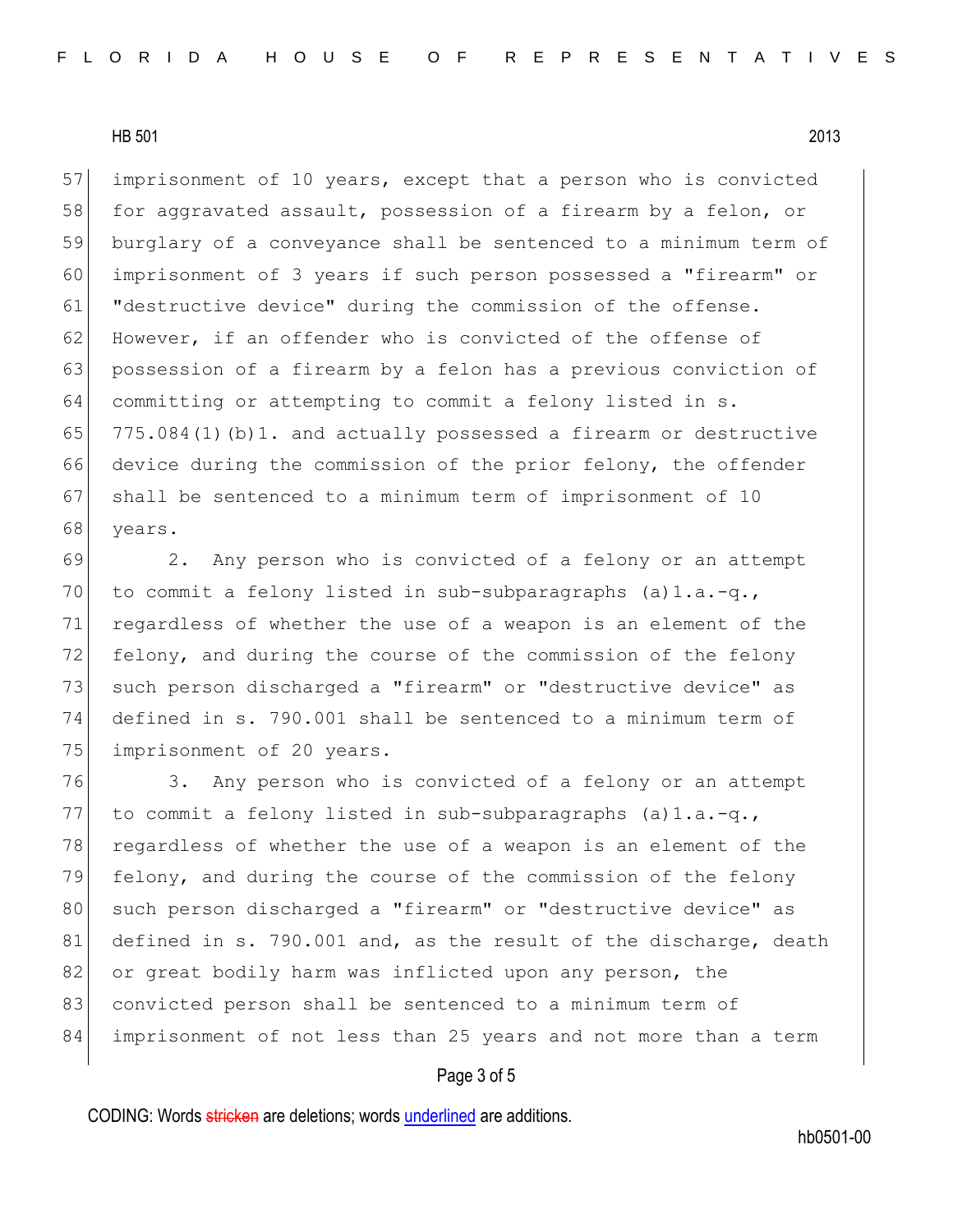94

85 of imprisonment of life in prison.

86 (b) Subparagraph (a)1., subparagraph (a)2., or 87 subparagraph (a)3. does not prevent a court from imposing a 88 longer sentence of incarceration as authorized by law in 89 addition to the minimum mandatory sentence, or from imposing a 90 sentence of death pursuant to other applicable law. Subparagraph 91 (a)1., subparagraph  $(a)2.$ , or subparagraph  $(a)3.$  does not 92 authorize a court to impose a lesser sentence than otherwise 93 required by law.

95 Notwithstanding s. 948.01, adjudication of quilt or imposition 96 of sentence shall not be suspended, deferred, or withheld, and 97 the defendant is not eligible for statutory gain-time under s. 98 944.275 or any form of discretionary early release, other than 99 pardon or executive clemency, or conditional medical release 100 under s. 947.149, prior to serving the minimum sentence.

101 (c) If the minimum mandatory terms of imprisonment imposed 102 pursuant to this section exceed the maximum sentences authorized 103 by s. 775.082, s. 775.084, or the Criminal Punishment Code under 104 chapter 921, then the mandatory minimum sentence must be 105 imposed. If the mandatory minimum terms of imprisonment pursuant 106 to this section are less than the sentences that could be 107 imposed as authorized by s. 775.082, s. 775.084, or the Criminal 108 Punishment Code under chapter 921, then the sentence imposed by 109 the court must include the mandatory minimum term of 110 imprisonment as required in this section.

111 (d) It is the intent of the Legislature that offenders who 112 actually possess, carry, display, use, threaten to use, or

## Page 4 of 5

CODING: Words stricken are deletions; words underlined are additions.